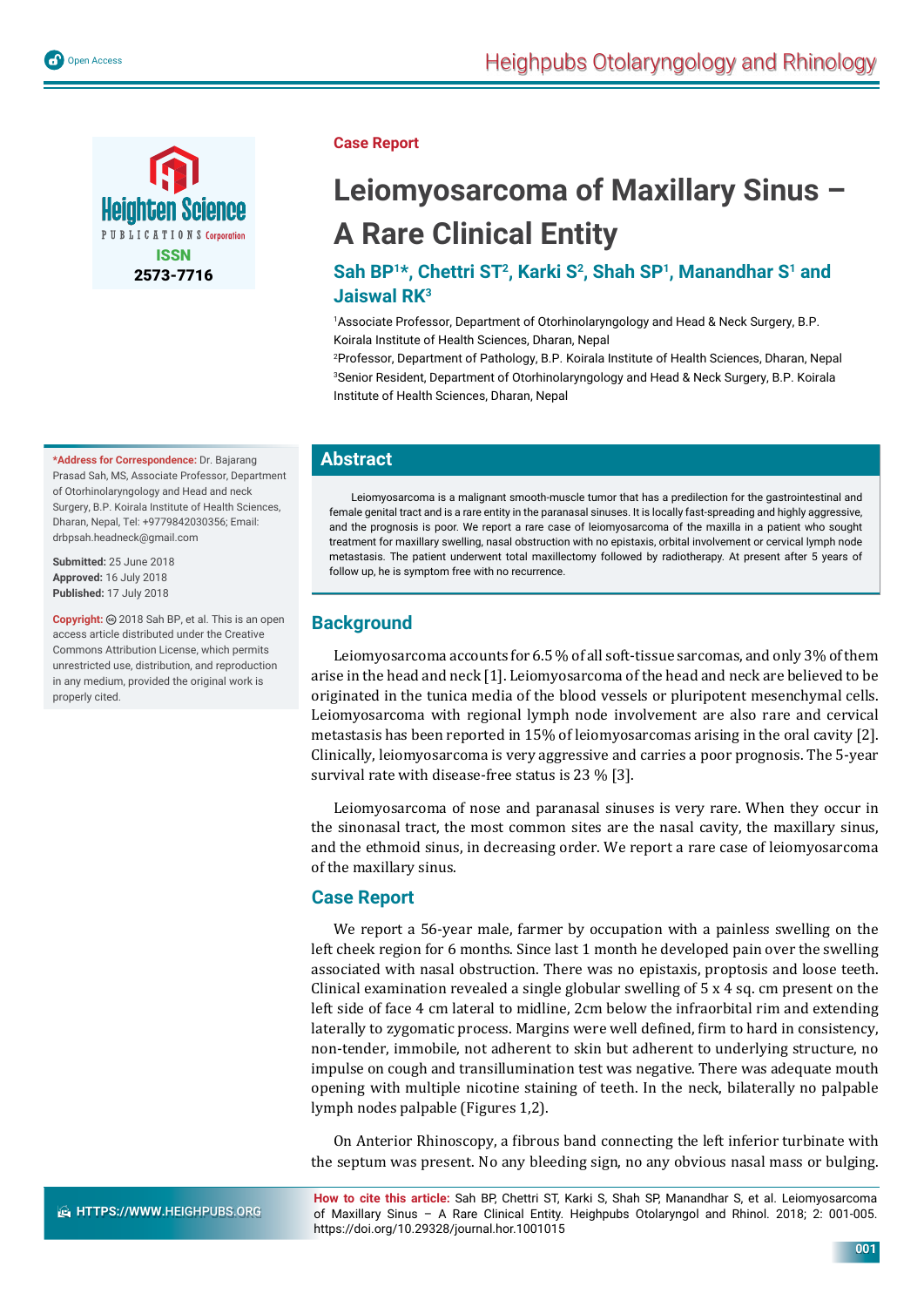



**Figure 1:** Preoperative photograph of the patient with zygomatic swelling.



**Figure 2:** Preoperative photograph of the patient with zygomatic swelling.

All the cranial nerves were intact. A clinical diagnosis of the malignancy of left maxilla was made. Computed Tomography of Nose and Paranasal Sinuses revealed a soft tissue mass of 5 x 4 cm in the region of left zygomatic bone and left cheek. Laterally, it was causing destruction of part of zygomatic bone with focal bulge in the left cheek, maintaining the intervening fat plane with skin and subcutanous tissue. Medially, there was destruction of part of posterolateral and anterior wall of left maxillary sinus with extension into maxillary sinus and thinning of medial wall of left maxillary sinus with blockage of left ostemeatal complex and bulge into the left nasal cavity. Inferomedially, there was thinning and erosion of hard palate,alveolar process of maxilla on left side, left pterygoid plate, left medial and lateral pterygoid process. Superiorly, there was thinning and erosion of floor of left orbit with mass minimally bulging into left orbit. Inferiorly,there was extension to left infratemporal fossa with loss of intervening fat plane with temporalis and masseter muscle on the left side. The lesion was mildly heterogenously enhancing with few nonenchancing hypodense areas within. Soft tissue opacifications were seen in left maxillary sinus suggestive of retained secreations. The neck showed submental, bilateral submandibular and upper jugular lymph nodes, largest measuring 15mm (Figures 3,4).

On Fine Needle Aspiration Cytology from the left maxillary region yielded blood mixed aspirate and the cells were arranged in large tissue fragments, sheets, cluster and singly.The individual spindle cells showed moderate pleomorphism with dense bipolar to fibrillary cytoplasam, bizare looking cells with irregular nuclear membrane and prominent nucleoli. The overall cytomorphological features were those of Malignant Mesenchymal Tumor (Figure 5). The patient underwent total maxillectomy by lateral rhinotomy approach. The surgical wound was closed primarily without any flap. An obturator plate was placed at the defect of the hard palate (Figure 6).

Analysis of the biopsy specimen revealed that the tumor tissue comprised of fascicles of spindle-shaped cells with eosinophilic cytoplasm and oval to elongated and blunt ended vesicular nuclei. Mitosis was conspicuous. Areas of necrosis, fibrosis,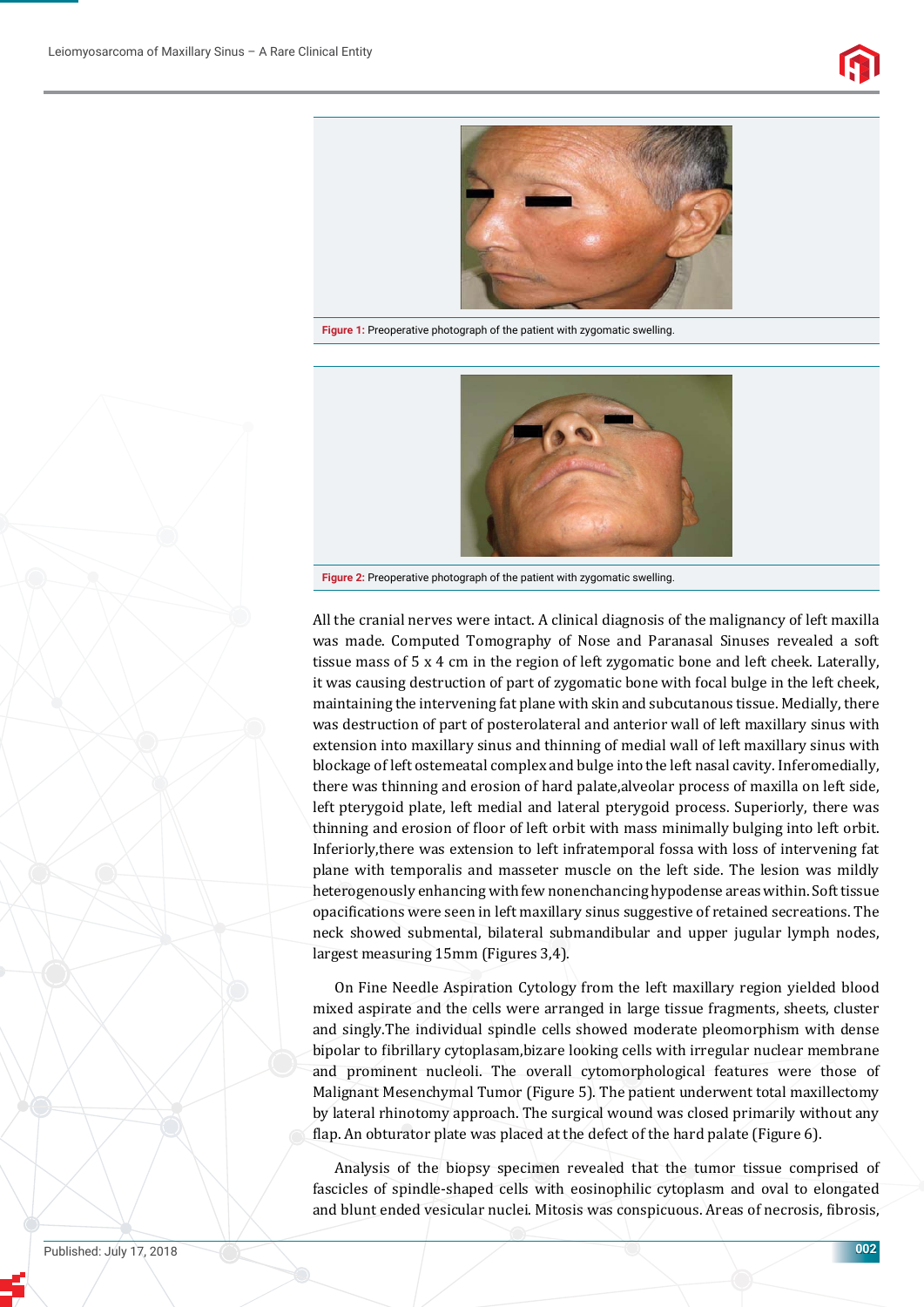



**Figure 3:** CT-Scan of the paranasal sinuses (coronal & axial) showing the left maxillary sinus mass.



**Figure 4:** CT-Scan of the paranasal sinuses (coronal & axial) showing the left maxillary sinus mass.



**Figure 5:** FNAC showing features of malignant mesenchymal tumor.



**Figure 6:** Left Total maxillectomy specimen.

hyalinization, and inflammatory infiltrates were seen. The reticulin stain showed abundant reticulin fibers around individual tumor cells. The van Gieson's and Masson's trichrome stains showed smooth-muscle differentiation in the spindle cells. The tumour cells showed strong vimentin and smooth muscle actin (SMA) stains. These features were suggestive of leiomyosarcoma.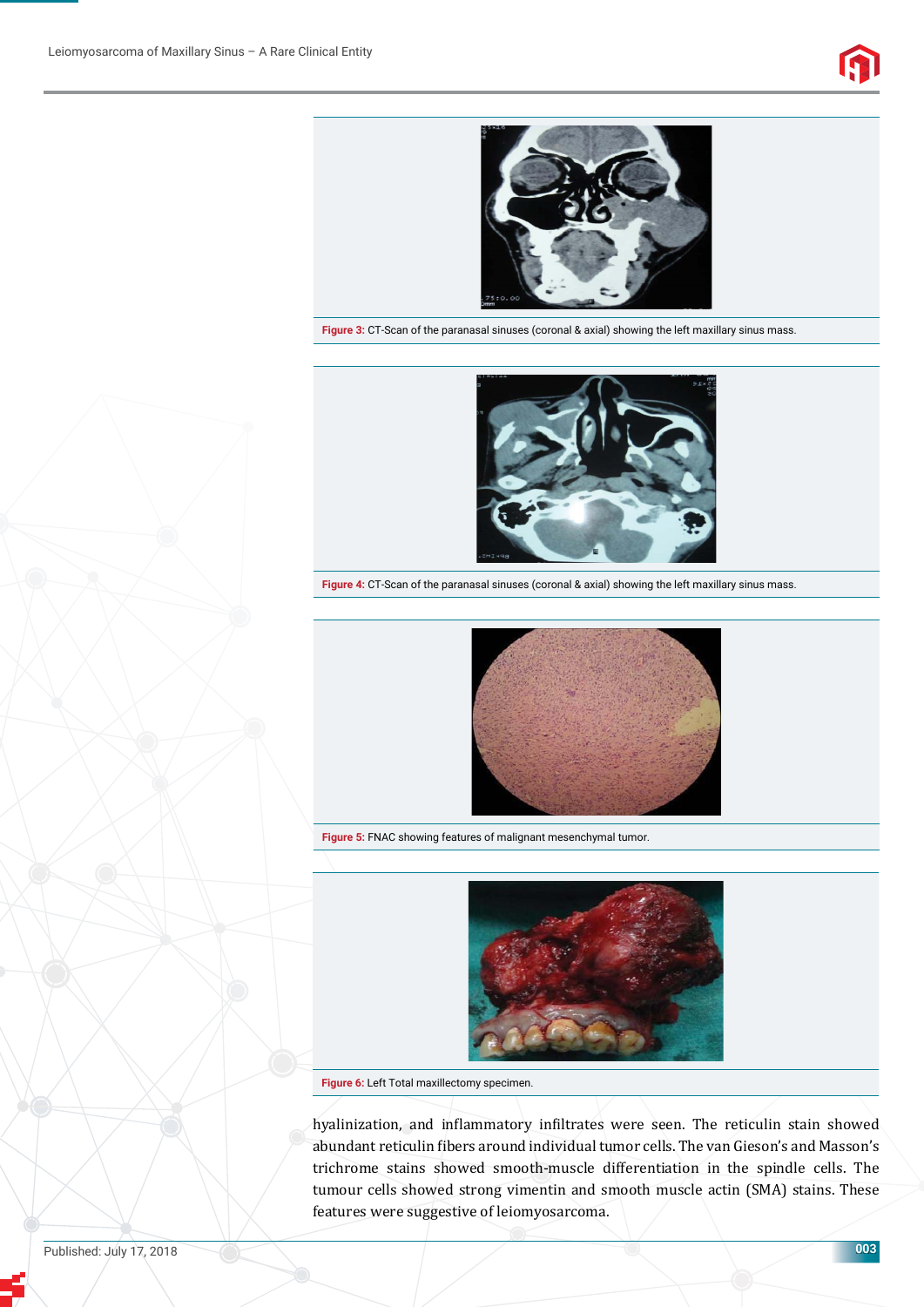

The patient received 33#/ 66Gy of radiotherapy. The patient is currently well and under regular follow up for the past 5 years. Clinical evaluation and nasal endoscopy on follow up revealed normal mucosa with no sign of locoregional recurrence as well as distant metastasis (Figures 7-10).

### **Discussion**

Leiomyosarcoma are uncommon malignant neoplasams of smooth muscle origin that tend to occur in the alimentary tract, uterus and retroperitonuem. Leiomyosarcomas are very unusual soft tissue sarcomas of the head and neck region.



**Figure 7:** Patient on 7th post-operative day and 5 years of follow up.



**Figure 8:** Patient on 7th post-operative day and 5 years of follow up.



**Figure 9:** At 5 years of follow up. Palatal defect and defect covered with prosthesis.



Figure 10: At 5 years of follow up. Palatal defect and defect covered with prosthesis.